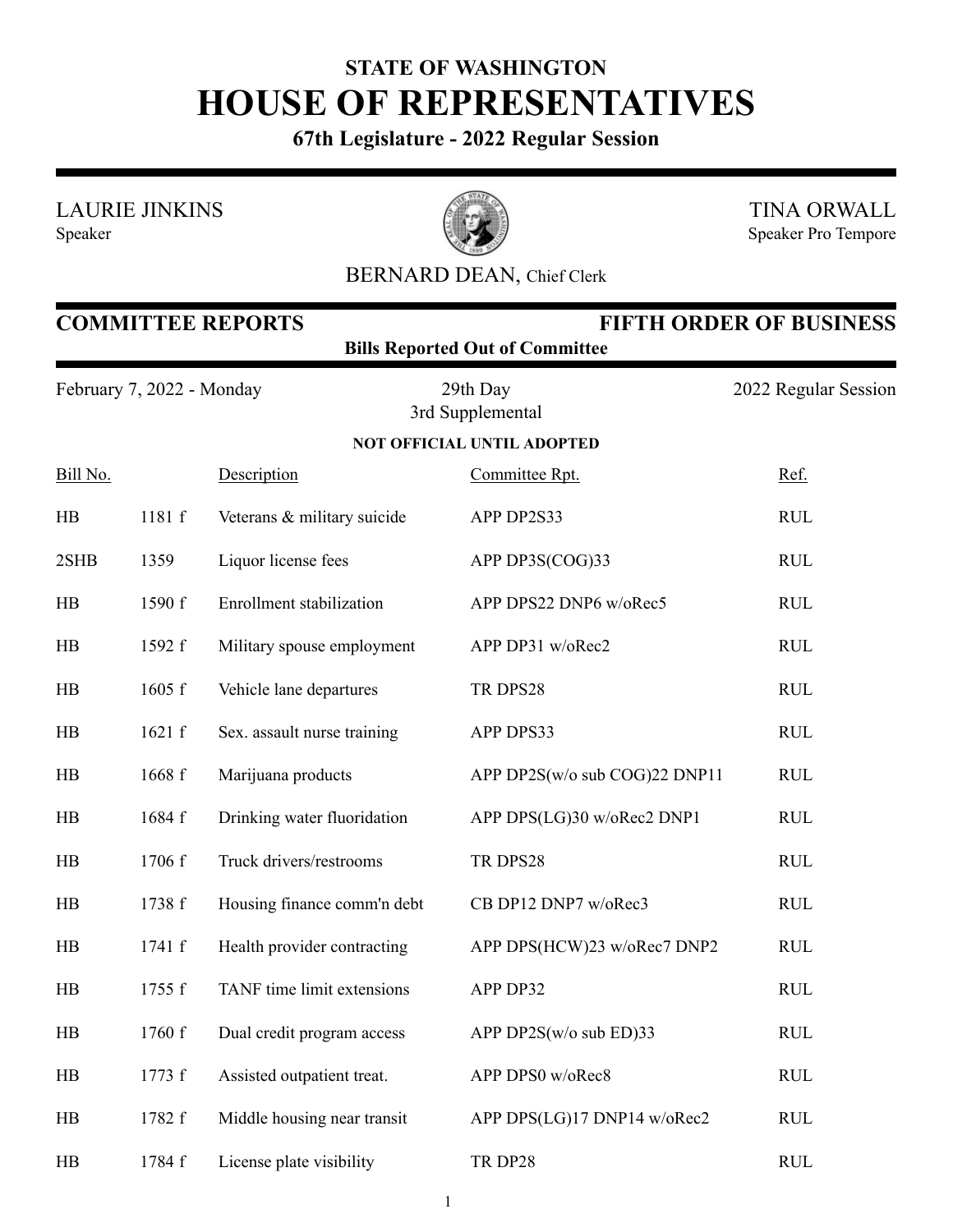| HB              | 1799 f | Organic materials management | APP DP2S(w/o sub ENVI)19 w/oRec8<br>DNP <sub>6</sub> | <b>RUL</b> |
|-----------------|--------|------------------------------|------------------------------------------------------|------------|
| HB              | 1800 f | Behavioral health/minors     | APP DPS(CYF)32                                       | <b>RUL</b> |
| HB              | 1803 f | School director compensation | APP DP2S(w/o sub ED)30 w/oRec3                       | <b>RUL</b> |
| HB              | 1806 f | Legislature/bargaining       | APP DP2S(w/o sub LAWS)19 DNP13 w/<br>oRec1           | <b>RUL</b> |
| HB              | 1812 f | Energy facility site council | APP DP2S(w/o sub ENVI)19 DNP13 w/<br>oRec1           | <b>RUL</b> |
| HB              | 1815 f | Catalytic converter theft    | TR DP2S(w/o sub PS)23 w/oRec3 DNP2                   | <b>RUL</b> |
| HB              | 1827 f | Community reinvestment       | APP DP2S(w/o sub CED)28 DNP4 w/<br>oRec1             | <b>RUL</b> |
| HB              | 1860 f | Behavioral health discharge  | APP DP2S(w/o sub HCW)25 DNP4 w/<br>oRec4             | <b>RUL</b> |
| HB              | 1865 f | Certified peer specialists   | APP DP2S(w/o sub HCW)25 w/oRec8                      | <b>RUL</b> |
| HB              | 1866 f | Supportive housing           | APP DPS(HCW)33                                       | <b>RUL</b> |
| HB              | 1868 f | Health care staffing         | APP DP2S(w/o sub LAWS)18 DNP12 w/<br>oRec3           | <b>RUL</b> |
| HB              | 1896 f | Batteries/environment        | APP DPS(ENVI)19 DNP14                                | <b>RUL</b> |
| HB              | 1928   | Equine industry support      | APP DP30 w/oRec1 DNP1                                | <b>RUL</b> |
| $\overline{AB}$ | 1967 f | Nonprofits/property tax      | APP DPS33                                            | <b>RUL</b> |
| HB              | 1984 f | Vehicle reg. cert. addresses | TR DPS28                                             | <b>RUL</b> |
| HB              | 1992 f | Vacation leave accrual       | APP DPS(LAWS)30 w/oRec3                              | <b>RUL</b> |
| HB              | 2022 f | Cannabis social equity       | APP DPS(COG)17 DNP16                                 | <b>RUL</b> |
| HB              | 2038   | Child welfare services       | APP DP2S(w/o sub CYF)33                              | <b>RUL</b> |
| HB              | 2044 f | Ransomware protection        | APP DP2S(w/o sub SGOV)33                             | <b>RUL</b> |
| HB              | 2048   | TANF time limit extensions   | APP DP2S(w/o sub HHSV)19 w/oRec8<br>DNP <sub>6</sub> | <b>RUL</b> |
| HB              | 2050 f | Parent pay/child detention   | APP DPS30 w/oRec1 DNP1                               | <b>RUL</b> |
| HB              | 2055 f | Higher ed. capital grants    | CB DP15 DNP4 w/oRec3                                 | <b>RUL</b> |